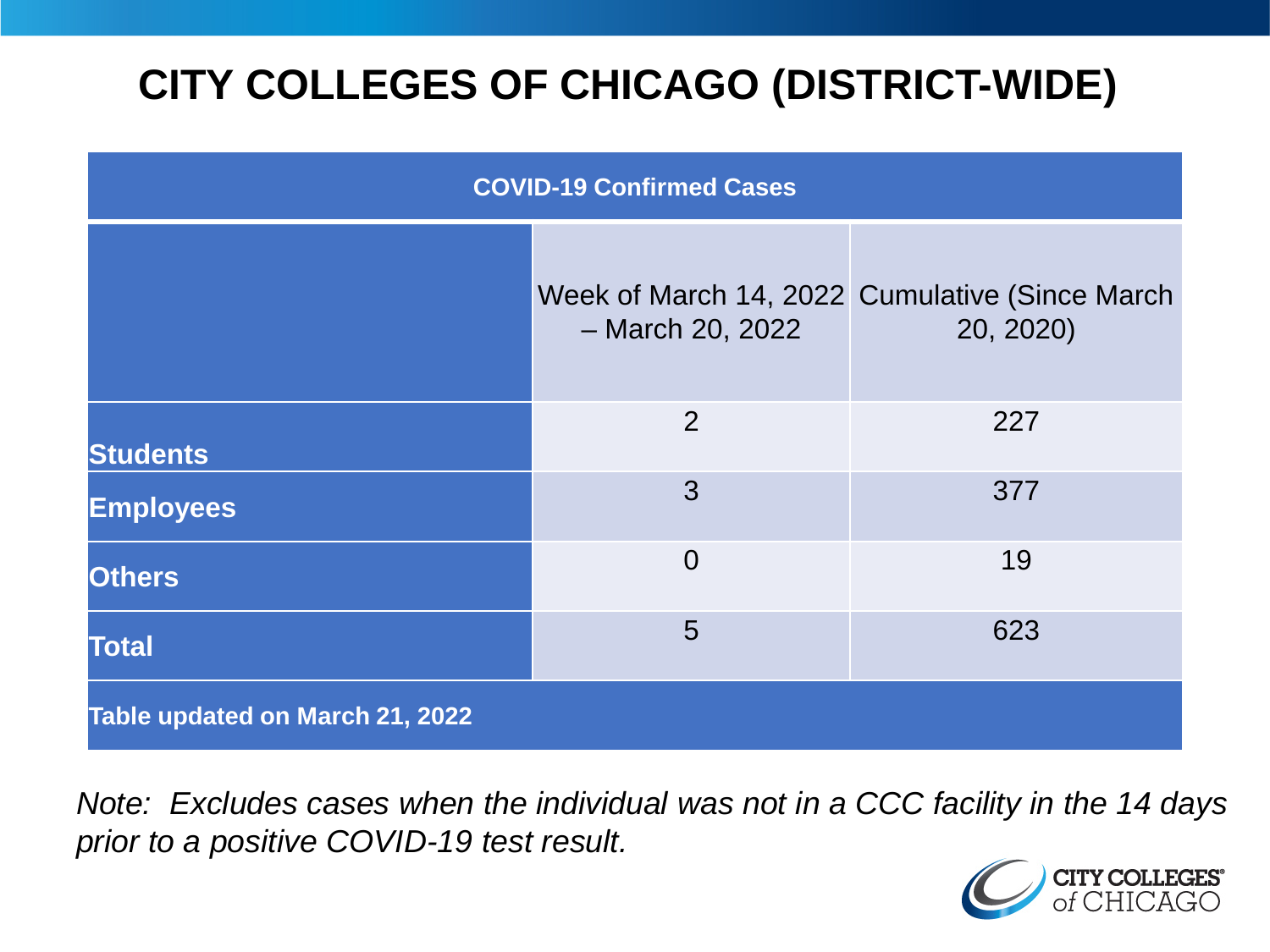### **DALEY COLLEGE**

| <b>COVID-19 Confirmed Cases</b> |                  |                                                             |
|---------------------------------|------------------|-------------------------------------------------------------|
|                                 | - March 20, 2022 | Week of March 14, 2022 Cumulative (Since March<br>20, 2020) |
| <b>Students</b>                 | $\overline{0}$   | 20                                                          |
| <b>Employees</b>                | $\overline{0}$   | 45                                                          |
| <b>Others</b>                   | $\overline{0}$   | 3                                                           |
| <b>Total</b>                    | $\overline{0}$   | 68                                                          |
| Table updated on March 21, 2022 |                  |                                                             |

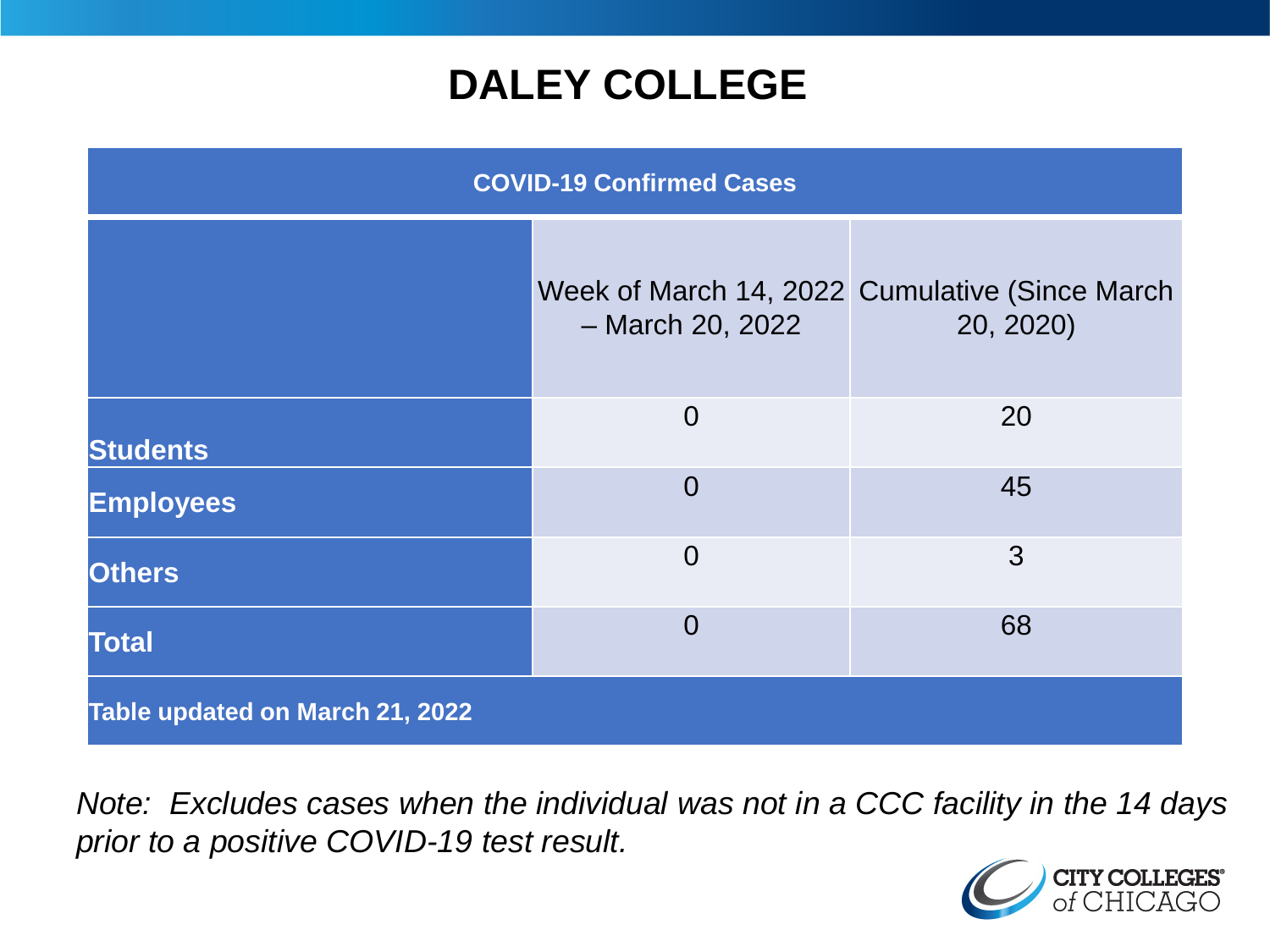### **HAROLD WASHINGTON COLLEGE**

| <b>COVID-19 Confirmed Cases</b> |                  |                                                             |
|---------------------------------|------------------|-------------------------------------------------------------|
|                                 | - March 20, 2022 | Week of March 14, 2022 Cumulative (Since March<br>20, 2020) |
| <b>Students</b>                 | 1                | 34                                                          |
| <b>Employees</b>                | $\Omega$         | 35                                                          |
| <b>Others</b>                   | $\overline{0}$   | 2                                                           |
| <b>Total</b>                    |                  | 71                                                          |
| Table updated on March 21, 2022 |                  |                                                             |

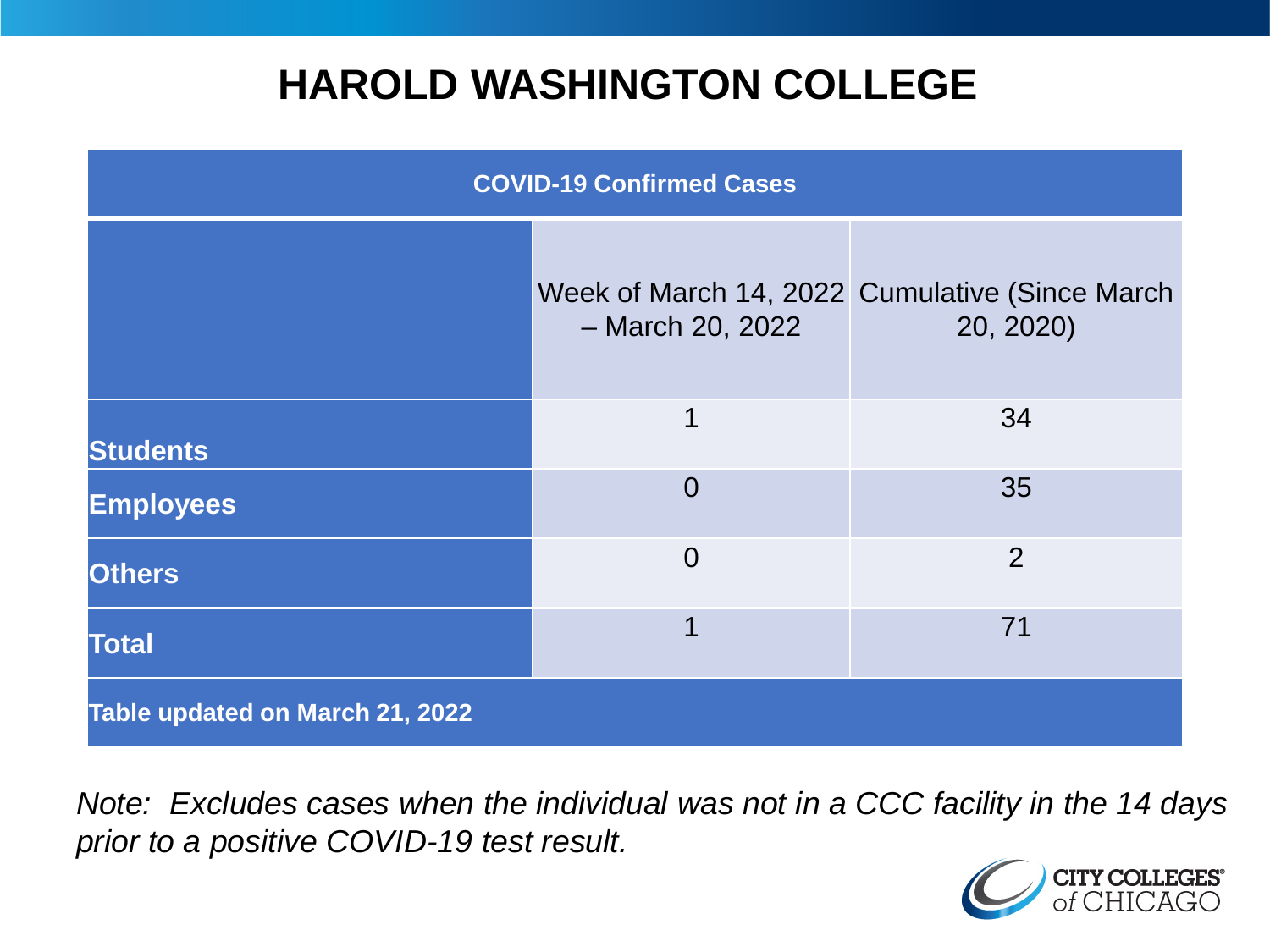### **KENNEDY-KING COLLEGE**

| <b>COVID-19 Confirmed Cases</b> |                  |                                                             |
|---------------------------------|------------------|-------------------------------------------------------------|
|                                 | - March 20, 2022 | Week of March 14, 2022 Cumulative (Since March<br>20, 2020) |
| <b>Students</b>                 | $\overline{0}$   | 12                                                          |
| <b>Employees</b>                | 1                | 64                                                          |
| <b>Others</b>                   | $\overline{0}$   | $\overline{2}$                                              |
| <b>Total</b>                    | 1                | 78                                                          |
| Table updated on March 21, 2022 |                  |                                                             |

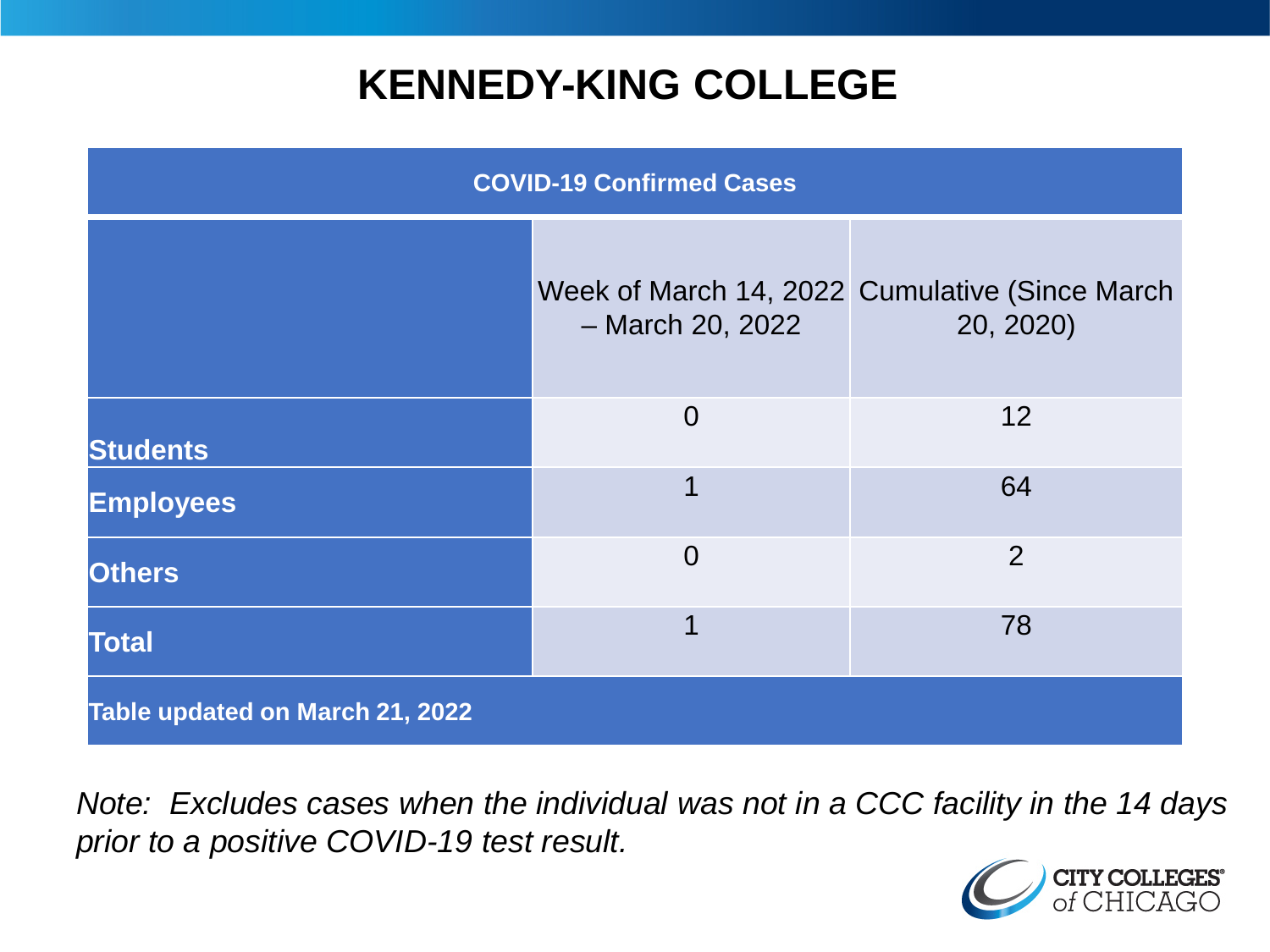## **MALCOLM X COLLEGE**

| <b>COVID-19 Confirmed Cases</b> |                  |                                                             |
|---------------------------------|------------------|-------------------------------------------------------------|
|                                 | - March 20, 2022 | Week of March 14, 2022 Cumulative (Since March<br>20, 2020) |
| <b>Students</b>                 | $\Omega$         | 77                                                          |
| <b>Employees</b>                | 1                | 71                                                          |
| <b>Others</b>                   | $\Omega$         | 3                                                           |
| <b>Total</b>                    | 1                | 151                                                         |
| Table updated on March 21, 2022 |                  |                                                             |

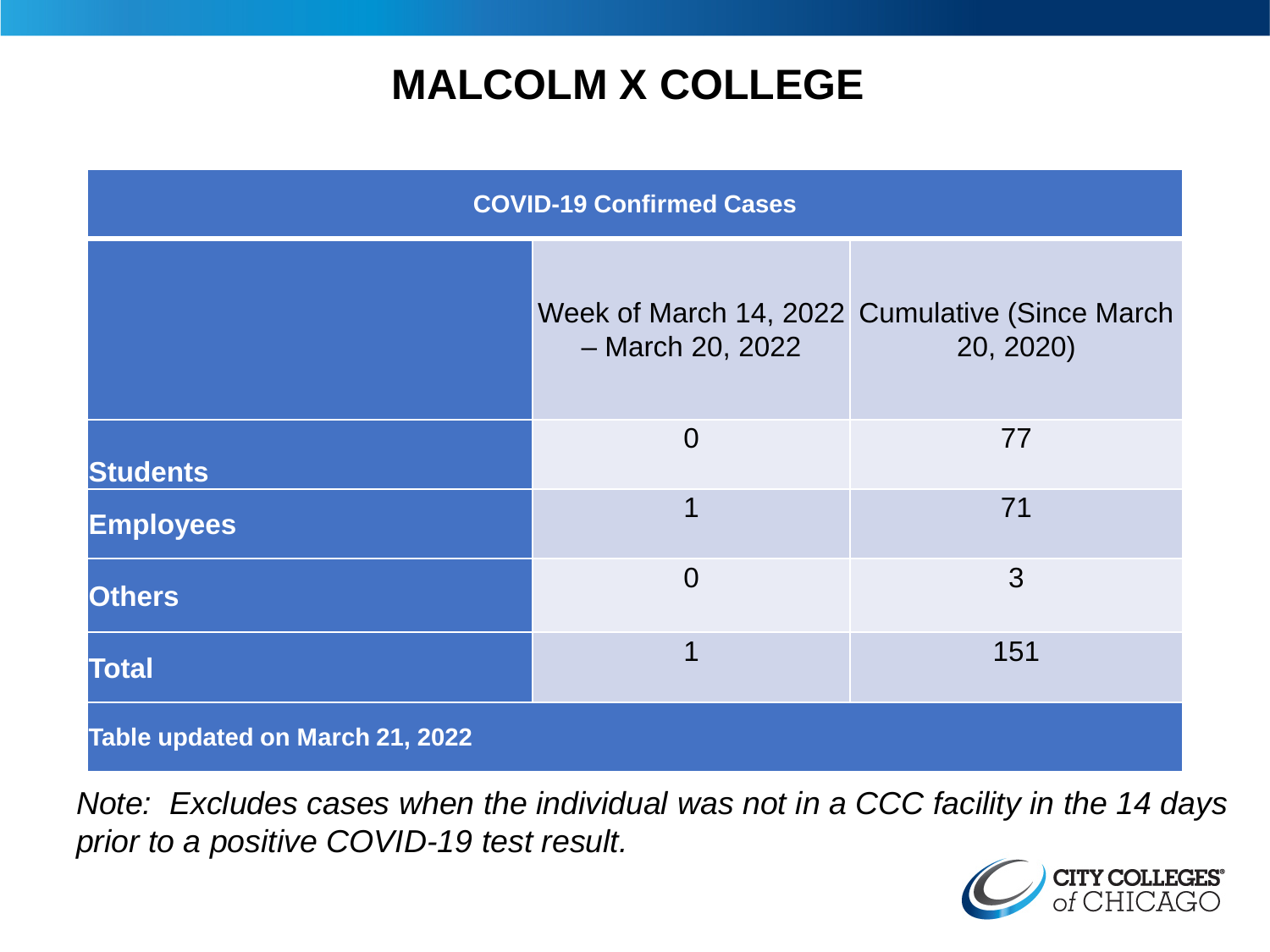# **OLIVE-HARVEY COLLEGE**

| <b>COVID-19 Confirmed Cases</b> |                  |                                                             |
|---------------------------------|------------------|-------------------------------------------------------------|
|                                 | - March 20, 2022 | Week of March 14, 2022 Cumulative (Since March<br>20, 2020) |
| <b>Students</b>                 | $\overline{0}$   | 13                                                          |
| <b>Employees</b>                | $\Omega$         | 50                                                          |
| <b>Others</b>                   | $\Omega$         | 5                                                           |
| <b>Total</b>                    | $\Omega$         | 68                                                          |
| Table updated on March 21, 2022 |                  |                                                             |

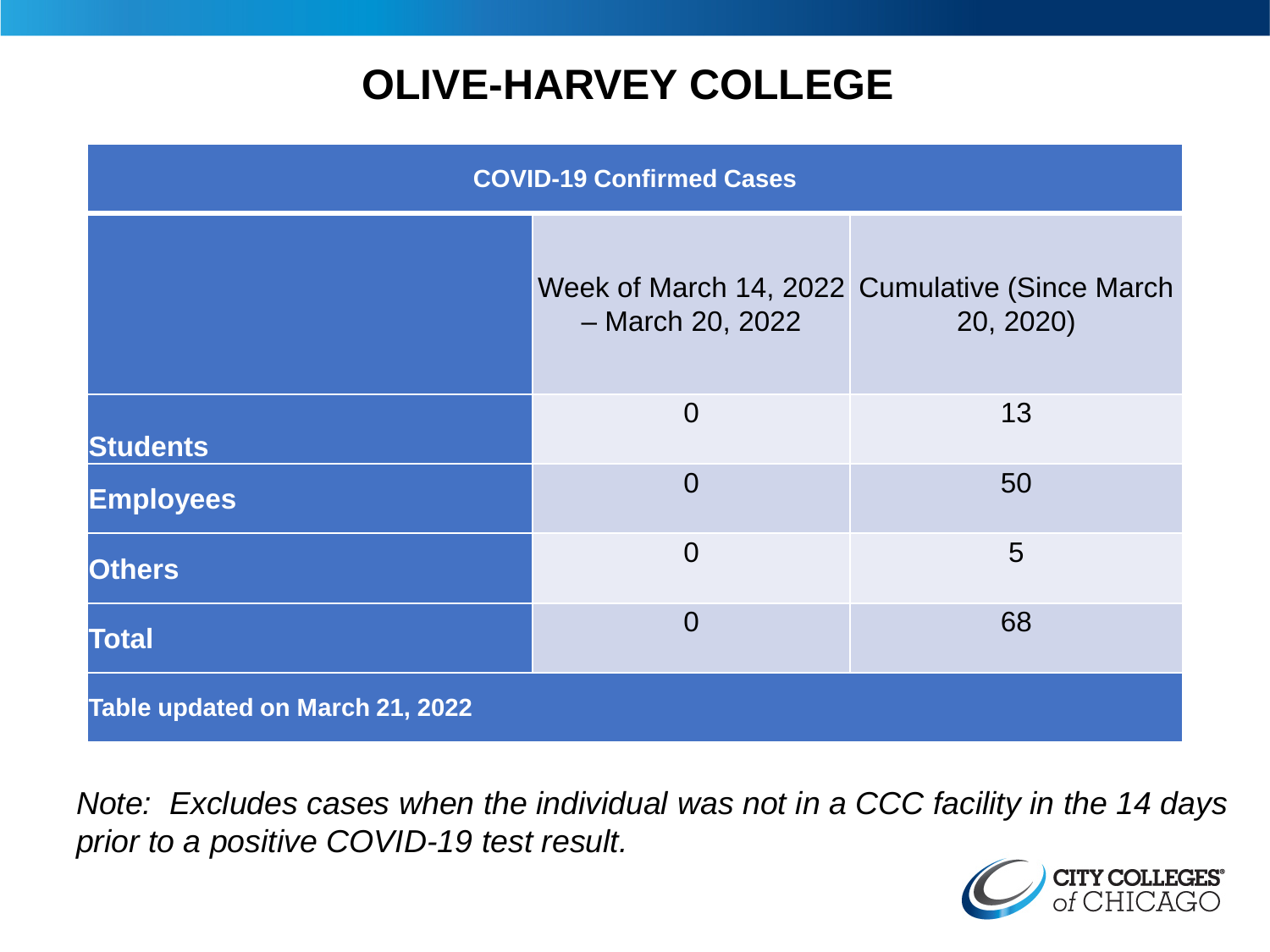### **TRUMAN COLLEGE**

| <b>COVID-19 Confirmed Cases</b> |                  |                                                             |
|---------------------------------|------------------|-------------------------------------------------------------|
|                                 | - March 20, 2022 | Week of March 14, 2022 Cumulative (Since March<br>20, 2020) |
| <b>Students</b>                 | 1                | 33                                                          |
| <b>Employees</b>                | $\Omega$         | 59                                                          |
| <b>Others</b>                   | $\Omega$         | $\overline{0}$                                              |
| <b>Total</b>                    | 1                | 92                                                          |
| Table updated on March 21, 2022 |                  |                                                             |

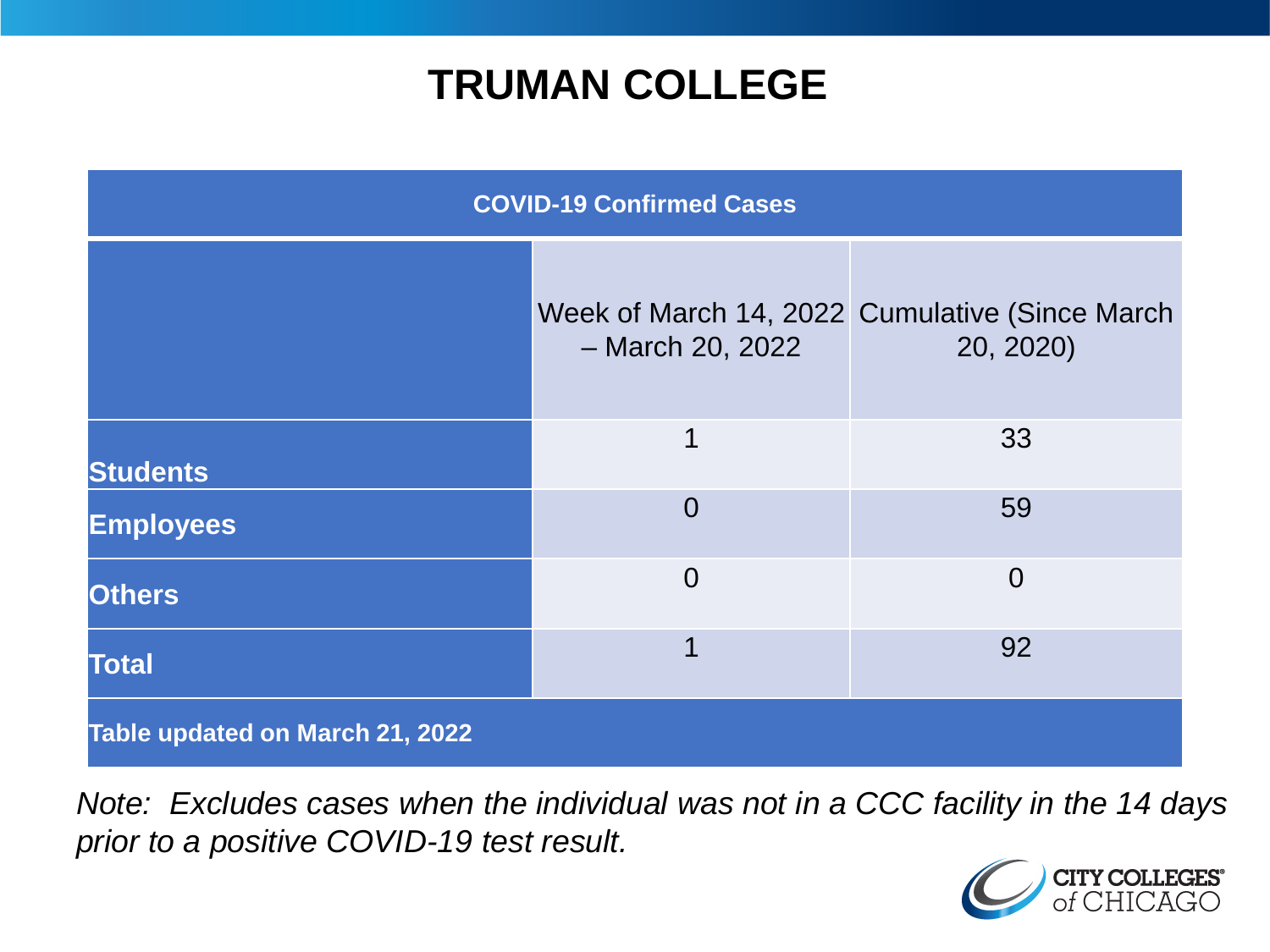### **WRIGHT COLLEGE**

| <b>COVID-19 Confirmed Cases</b> |                  |                                                             |
|---------------------------------|------------------|-------------------------------------------------------------|
|                                 | - March 20, 2022 | Week of March 14, 2022 Cumulative (Since March<br>20, 2020) |
| <b>Students</b>                 | $\overline{0}$   | 38                                                          |
| <b>Employees</b>                | $\overline{0}$   | 44                                                          |
| <b>Others</b>                   | $\overline{0}$   | $\overline{2}$                                              |
| <b>Total</b>                    | $\overline{0}$   | 84                                                          |
| Table updated on March 21, 2022 |                  |                                                             |

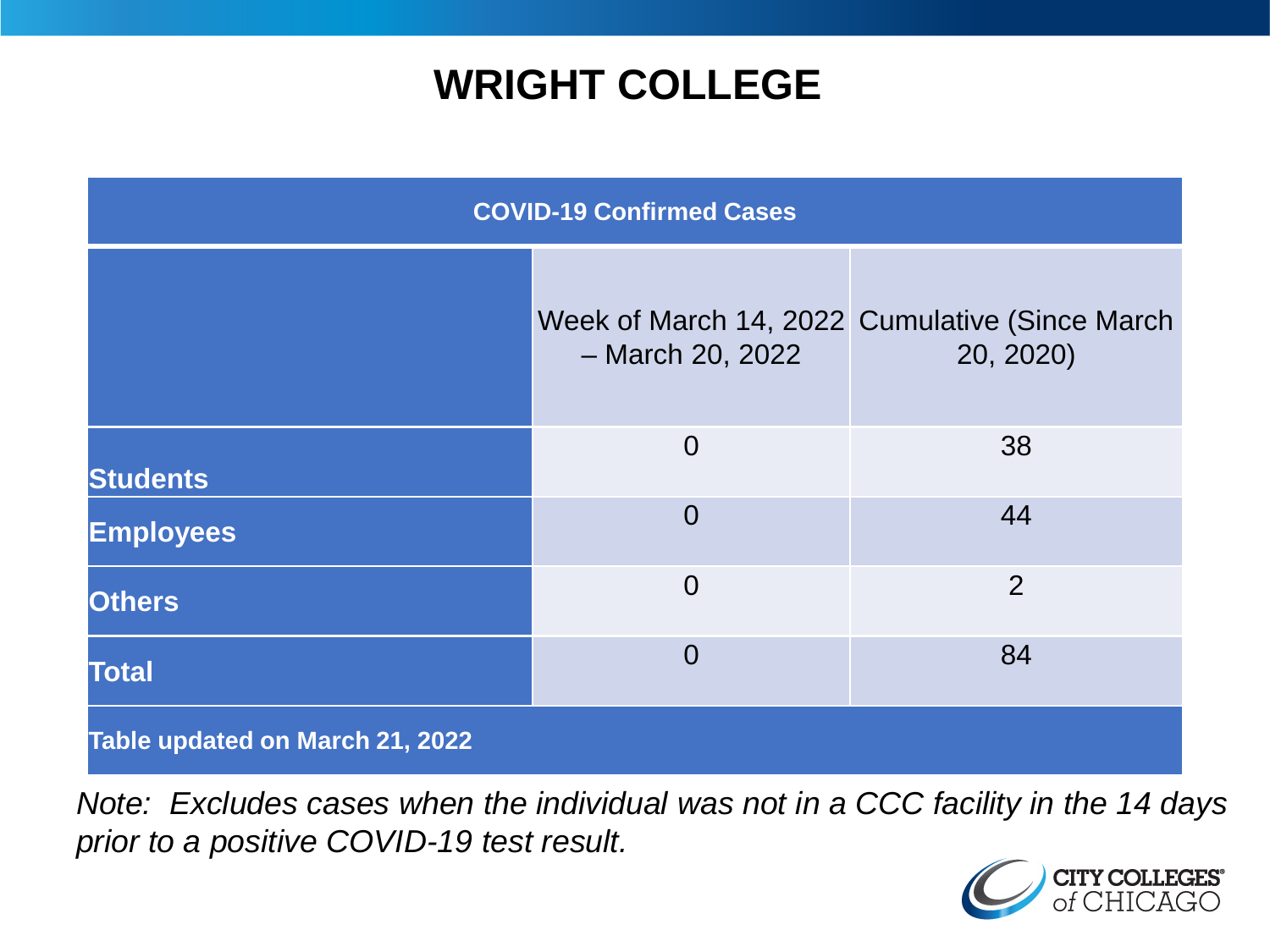#### **180 N. WABASH**

| <b>COVID-19 Confirmed Cases</b> |                  |                                                             |
|---------------------------------|------------------|-------------------------------------------------------------|
|                                 | - March 20, 2022 | Week of March 14, 2022 Cumulative (Since March<br>20, 2020) |
| <b>Students</b>                 | $\overline{0}$   | $\overline{0}$                                              |
| <b>Employees</b>                | 1                | 8                                                           |
| <b>Others</b>                   | $\overline{0}$   | $\overline{2}$                                              |
| <b>Total</b>                    | 1                | 10                                                          |
| Table updated on March 21, 2022 |                  |                                                             |